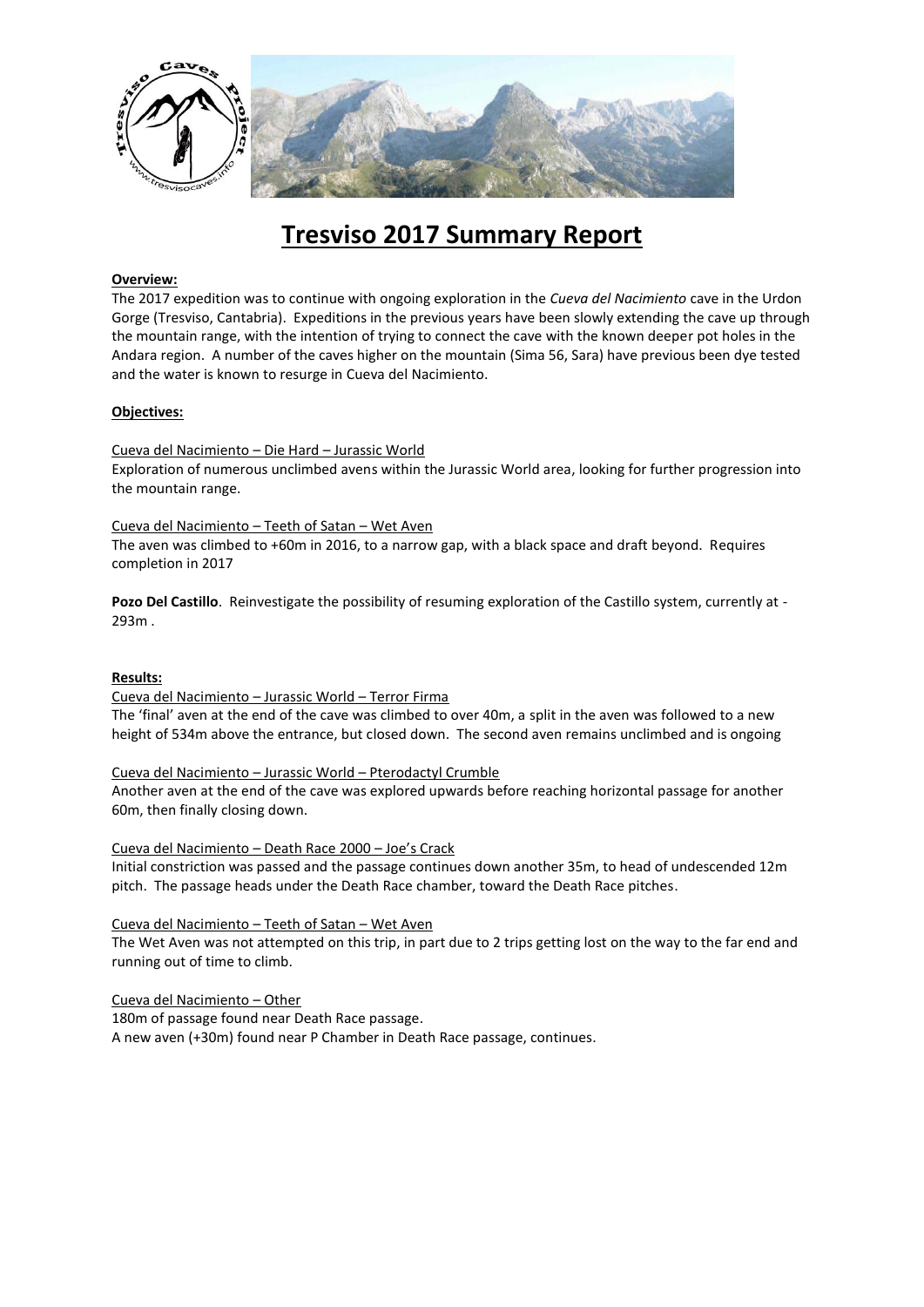

## **Cueva del La Marniosa**

Sump 1 was dived and the 80m aven beyond was climbed to approx. 47m. The rock is extremely poor and no obvious continuations could be seen at the top of the aven, using powerful lights.

The Marniosa team diverted attention to trying to dive Sump 2, an undived sump, discovered in 1987 and unvisited since. A rather ambitious trip saw two cavers reach sump 2 and allowed one diver to pass sump 2 (30m long t 5m depth) to surface in stream passages. A further 40m of cave was explored and still continues, before safety concerns forced a retreat.

## **Pozo Del Castillo**.

Pozo Castillo continues to be surveyed (2km +) and leads explored, attempting to bypass the 1987 snow collapse. The rediscovery of FT16 and the lower snow levels, allowed further progress in the system, but a sump was encountered at -110m.

Pozo Natacha (a series of pitches in Castillo, rather than a separate cave) was pushed past it's 1983 limit, down a tight right to the head of a tight 20m pitch. This pitch head would need serious enlargement before further exploration can continue.

## **Other exploration**

Torca del Carneros was (re)discovered and surveyed. This lies on La Mesa, above Tresviso, and probably would be connected to caves draining away from Tresviso toward the San Esteban valley.

Fallen Bear was also rigged ready for further exploration in 2018. The bulk of the cave is a steeply descending ramp, similar to Nacimiento, and contains a number of leads of potential.

#### **Summary:**

In total over 2kmkm of cave was surveyed in 2017. Exploration of Nacimiento continues and has now pushed the height to over 534m from the entrance. A logistical challenge that is not proving to get any easier, despite fixed camps toward the end of the cave. Trips to the far end require 4-5 nights of camping, and advanced camps at the far (far) end now need to be considered. Passing the second sump in Marniosa is a major achievement and unexpectedly has surfaced in passage heading away from Nacimiento and into the mountain, possible towards a hypotheses trunk route that may also feed the upstream sump in Nacimiento. The rigging of Fallen Bear, and discovery of some new leads, opens up further possibilities of closer deeper systems lying between Nacimiento and the deep potholes high on the mountain.